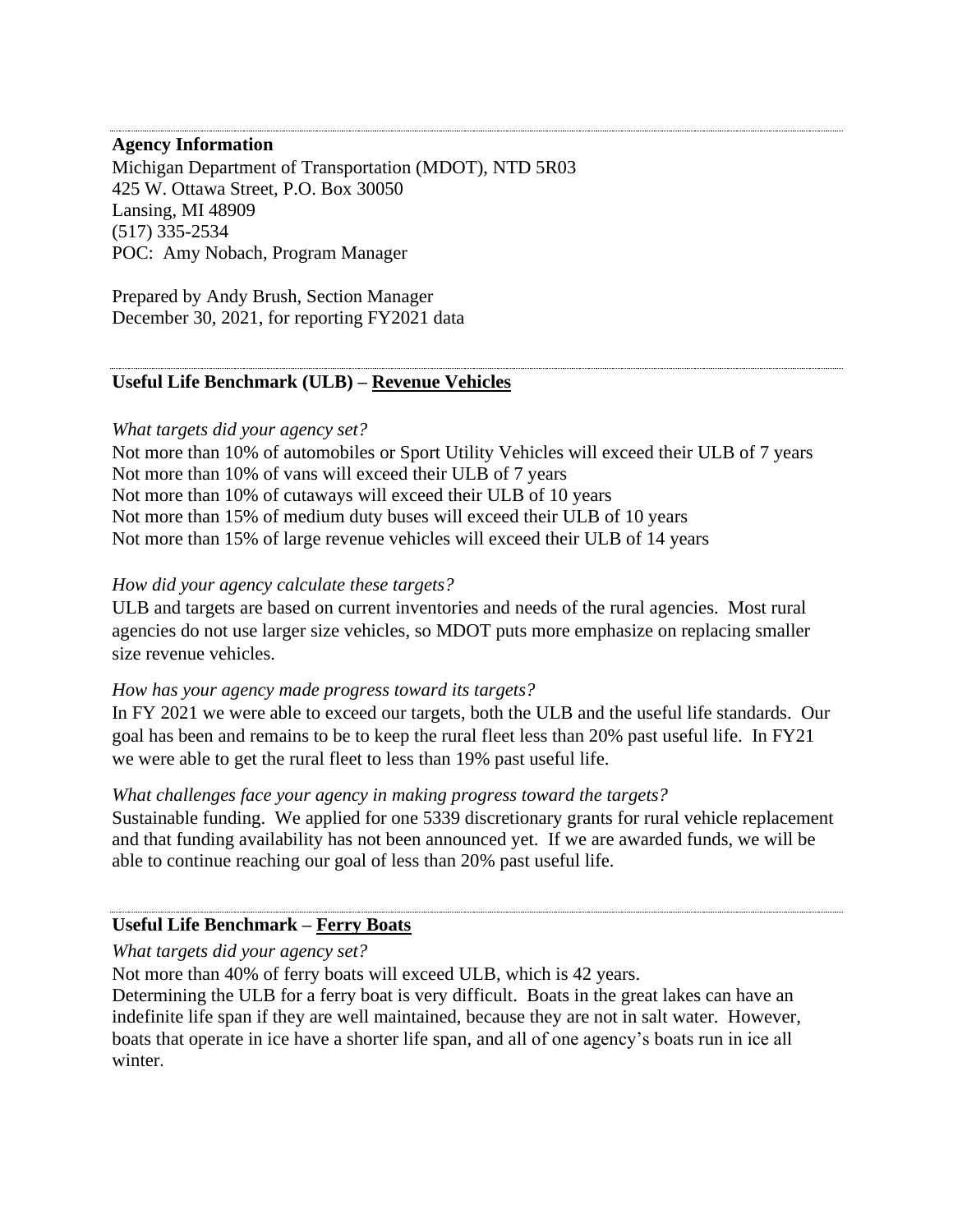## *How did your agency calculate these targets?*

MDOT does not have a sustainable funding source to replace ferry boats. With the aging ferry boat fleet and needed dock repairs, we need to look for ways to assist the agencies with funding. We now have four ferry boat agencies receiving federal ferry boat funds that are flexed to FTA, and they receive state operating assistance. Of these four, two agencies have publicly owned boats for a total of five publicly owned boats. All four agencies have public docks that need upgrades and repairs. We were able to fund one replacement boat in FY2021, which will be completed in FY2022. Our target of no more than 40% past ULB means at least three, more than half the boats will not be past the ULB.

# *How has your agency made progress toward its targets?*

No. Boats and docks are very expensive. These boats can range from \$3 million to \$13 million each. There is not a single program that provides this much funding. Currently there is one boat past the ULB, and one agency does not have a publicly owned back up boat. They depend on a privately owned boat for backup when needed. We have been working with the ferry providers to identify their unmet needs. For dock work and boat purchases, there is an unmet need of over \$90M.

# *What challenges face your agency in making progress toward the targets?*

Funding. We need a program that will provide enough funds to replace passenger/freight ferry boats. Currently there is not a program that provides enough funding to Michigan for ferry boat replacement.

# **Useful Life Benchmark – Non-Revenue Vehicles (Service and Administrative Vehicles)**

## *What targets did your agency set?*

Up to 50% of non-revenue service vehicles may exceed the ULB of 7 years and up to 100% of non-revenue administrative vehicles may exceed the ULB of 7 years.

## *How did your agency calculate these targets?*

MDOT's priority has been to replace revenue vehicles. Most service and administrative vehicles are purchased with either local funds or funds that have been secured through the planning programs, such as the Surface Transportation Block Grant (STBG). The need for these types of purchases is a local decision so MDOT does not prioritize funds to replace these items. MDOT does provide match if funds are secured through the planning programs.

## *How has your agency made progress toward its targets?*

In FY2021 the non-revenue service and administrative vehicles have exceeded our target. There are currently 71% service vehicles past the ULB and 72% of non-revenue administrative vehicles past the ULB. MDOT has been focused on keeping revenue vehicles in the state of good repair, and service and administrative vehicles have not been a priority. Typically, the agencies receive funding to replace these types of vehicles through the Surface Transportation Block Grant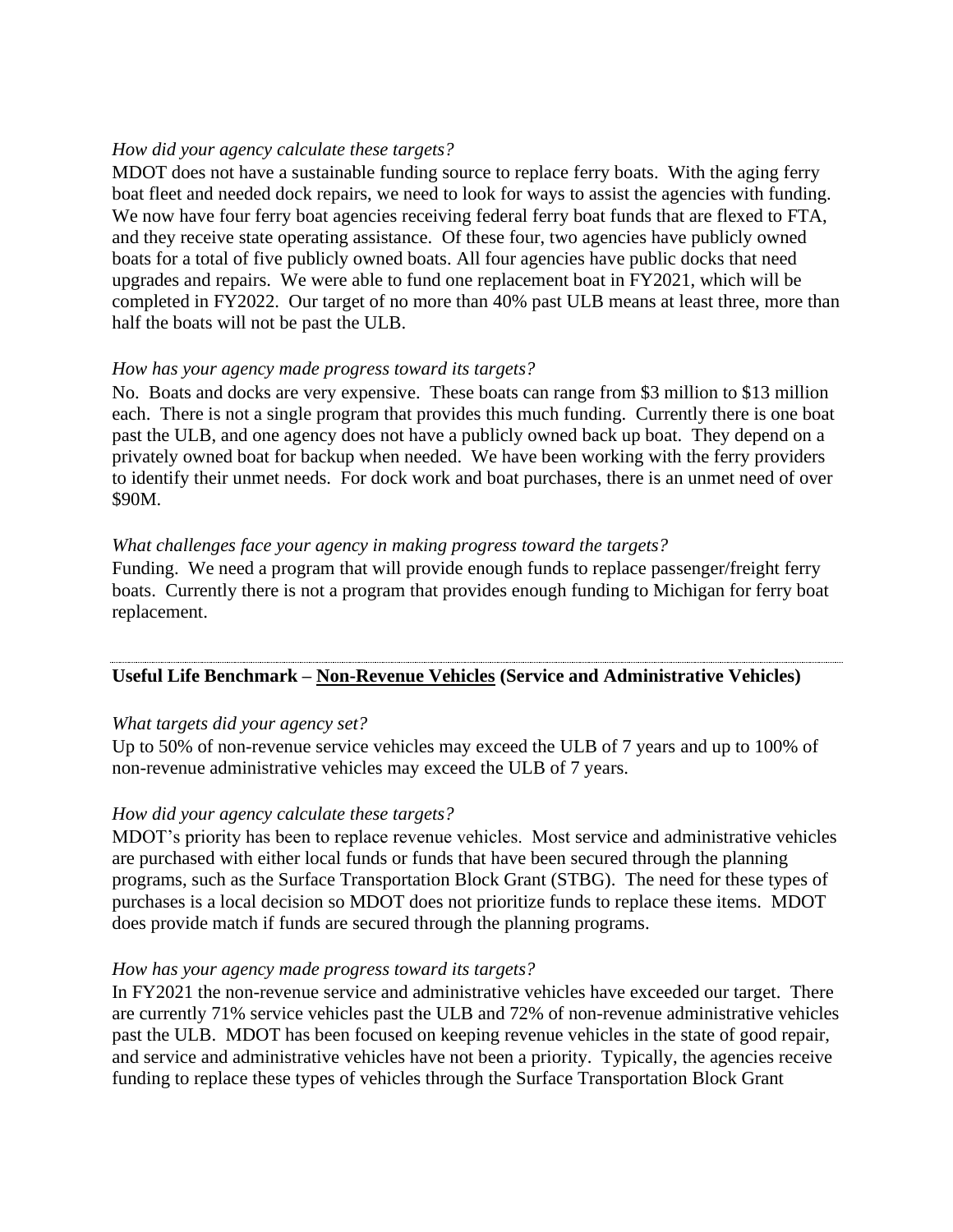program. OPT will continue to encourage agencies to apply for these funds through their rural task forces. We may consider using some 5311 funds for non-revenue service vehicles.

#### *What challenges face your agency in making progress toward the targets?*

Agencies need to have access to funds from the STBG program to bring these vehicles back to a state of good repair. Sustainable Section 5311 funding.

## **Useful Life Benchmark – Equipment over \$50,000**

*What targets did your agency set?*

Not more than 50% of equipment over \$50,000 should exceed the ULB.

# *How did your agency calculate these targets?*

MDOT's priority has been to replace revenue vehicles. Most equipment is purchased with either local funds or funds that have been secured through the planning programs, such as the STBG. The need for these types of purchases is a local decision so MDOT does not prioritize funds to replace these items. MDOT does provide match if funds are secured through the planning programs.

## *How has your agency made progress toward its targets?*

Agencies have been able to keep their equipment over \$50,000 under our targeted goal. The current percent past ULB i4729.

*What challenges face your agency in making progress toward the targets?* Agencies need to have access to funds from the STBG program to continue keeping these items within a state of good repair.

## **Facilities - Condition**

## *What targets did your agency set?*

Facilities will not exceed more than 5% ULB. ULB is an assessment rating less than 3.

## *How did your agency calculate these targets?*

Each 5311 and 5310 agency did a self-assessment of their facility. The average rating for 5311 agencies is 3.62 and the average for 5310 facilities is 3.4. Our term rating is as follows: 5 Excellent- No visible defects, new or near new condition, may still be under warranty if applicable

4 Good- Good condition, but no longer new, may be slightly defective or deteriorated, but is overall functional

- 3 Adequate- Moderately deteriorated or defective; but has not exceeded useful life
- 2 Marginal- Defective or deteriorated in need of replacement; exceeded useful life

1 Poor- Critically damaged or in need of immediate repair; well past useful life